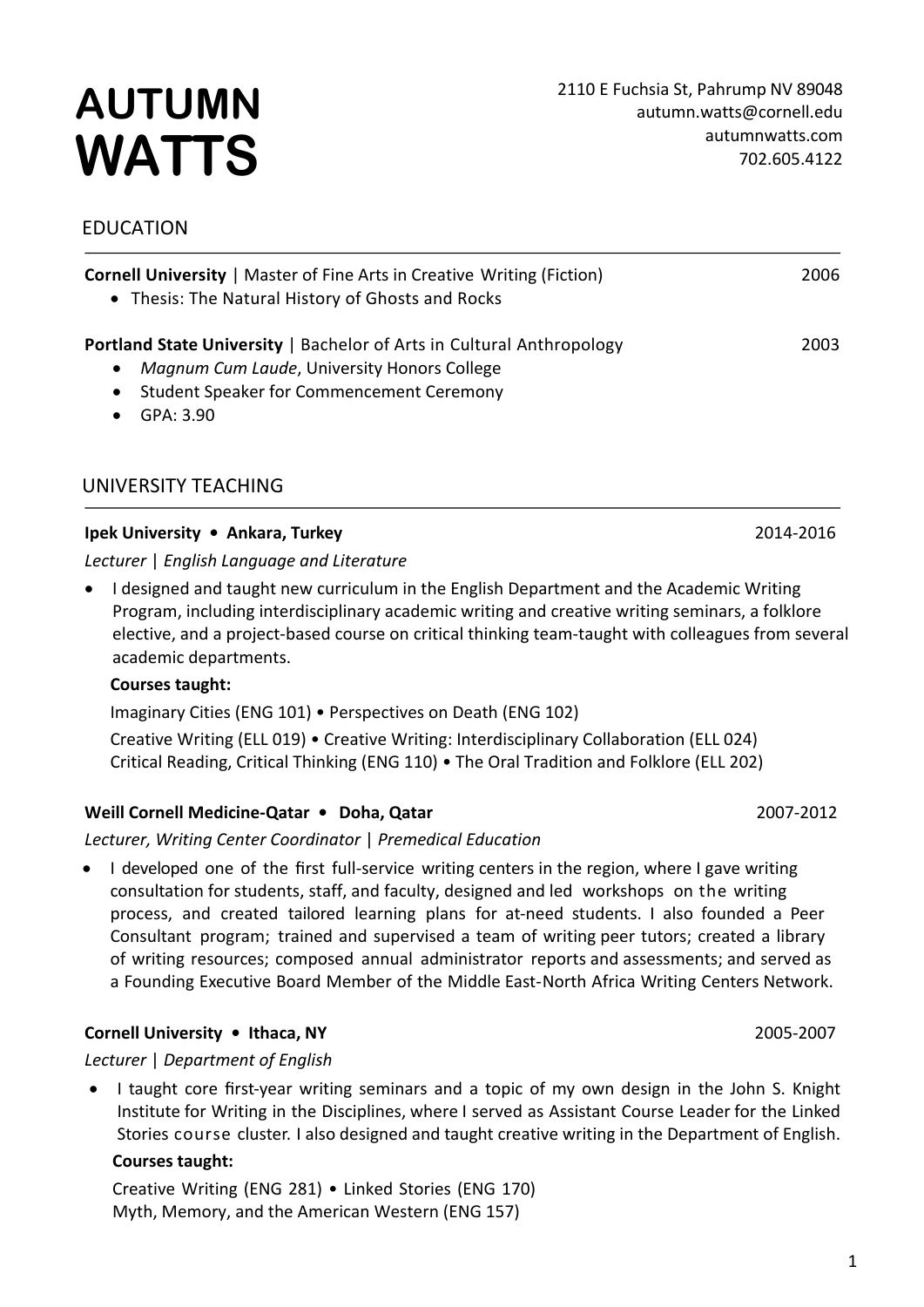#### **Takatuf Scholars Programme • Muscat, Oman** 2014-2015, 2017

#### *Faculty, Peer Mentor Supervisor*

• As faculty (2017) in this intensive, project-based summer residential program for gifted Omani teenagers, I served as loco parentis, co-taught  $21^{st}$ -century skills in an integrated curriculum (Communications, Research and Critical Thinking, and ICT) with an interdisciplinary faculty team, led extracurricular activities, and taught workshops on test-taking, college admissions, and public speaking. As Peer Mentor Supervisor (2014-2015), I developed and led a Peer Mentoring program, including training in leadership, intercultural competence, ethics, social responsibility, teamwork, diversity awareness and inclusion, and conflict resolution.

#### **Northwestern University • Evanston, IL** 2007

*Instructor* | *Center for Talent Development* 

• I designed and taught Nonfiction Honors, Creative Writing Honors, and the College Admissions Essay at a summer residential program for gifted high school and middle school students.

| Lansing Residential Center Correctional Facility for Girls • Lansing, NY | 2005 |
|--------------------------------------------------------------------------|------|
| Volunteer Instructor   "S" Unit                                          |      |

• I taught Introduction to Poetry in a medium-secure correctional facility for adjudicated 13- to 17 year-old girls.

# AWARDS AND HONORS

| Notable Essay   Best American Essays 2019                                                                                                                                                            | 2020 |
|------------------------------------------------------------------------------------------------------------------------------------------------------------------------------------------------------|------|
| Katharine Bakeless Nason Award (Nonfiction)   Bread Loaf Writer's Conference                                                                                                                         | 2019 |
| Oakley Hall Memorial Scholarship   Squaw Valley Community of Writers                                                                                                                                 | 2019 |
| Best of Guernica 2018: Editor's Picks   Guernica Magazine                                                                                                                                            | 2019 |
| <b>Finalist</b>   Glimmer Train Family Matters Prize                                                                                                                                                 | 2018 |
| <b>Outstanding Book Award</b>   Transnational Writing Program Administration (ed. David Martins)<br>Conference on College Composition and Communication                                              | 2017 |
| <b>Wigleaf Top 50 (Very) Short Fictions</b>                                                                                                                                                          | 2013 |
| Lead Faculty Mentor   "Tuberculosis: Beliefs, Meanings, and Stigmas Through the Eyes of<br>Qatar's Migrant Workers" • Qatar National Research Fund Undergraduate Research<br>Experience (UREP) Grant | 2011 |
| Lead Faculty Mentor   "Voices of Memory: Oral Stories and Folktales of Qatar"<br><b>Qatar National Research Fund UREP Grant</b>                                                                      | 2010 |
| <b>Co-Faculty Mentor</b>   "Constructing Qatar: Tales from the Margins of a Global System"                                                                                                           | 2008 |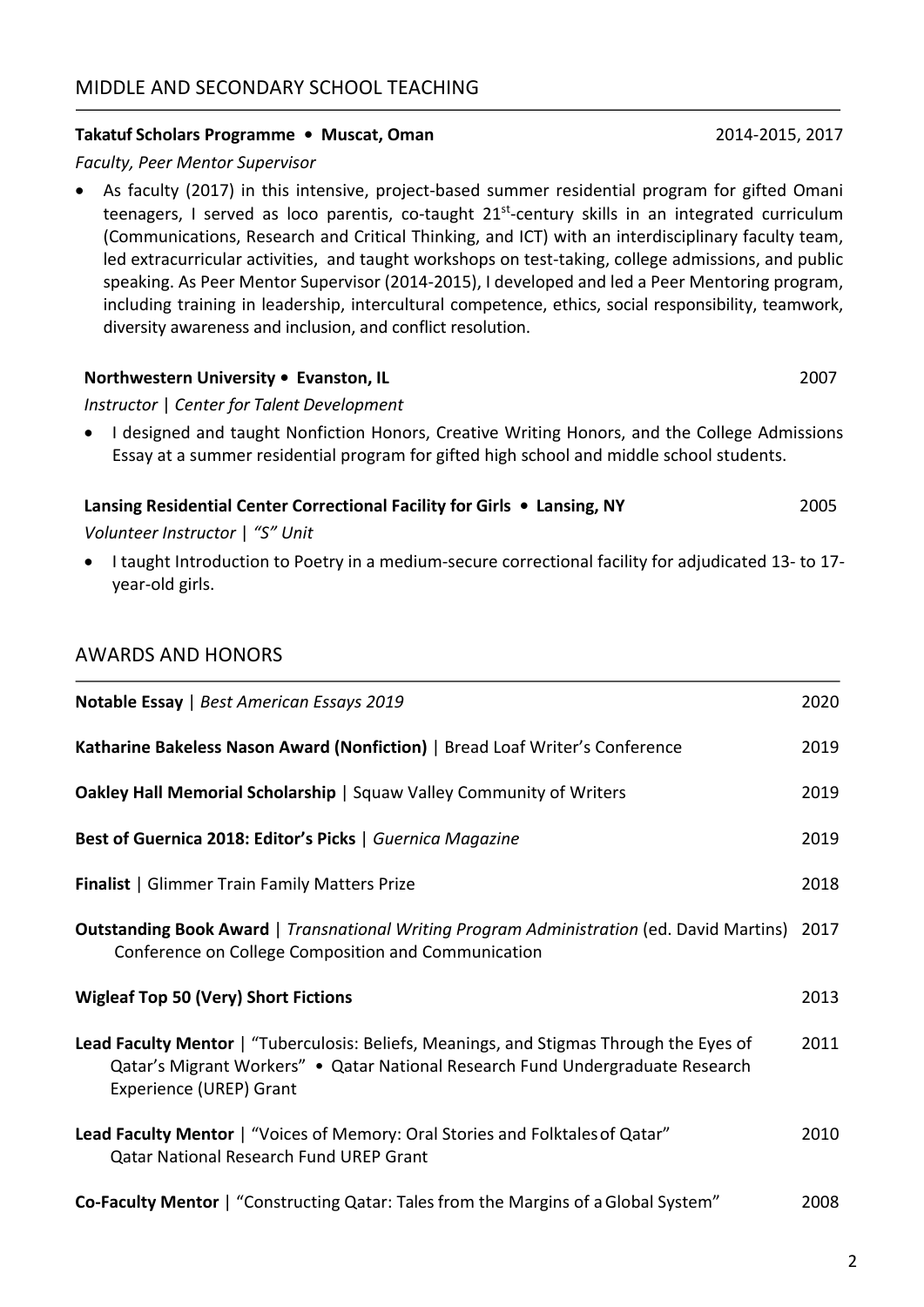Qatar National Research Fund UREP Grant

| Co-Lead Faculty Mentor   "Before the Hospital: Qatar and the Tradition of Healing"<br><b>Qatar National Research Fund UREP Grant</b> | 2007 |
|--------------------------------------------------------------------------------------------------------------------------------------|------|
| <b>Best New Poets 2006</b>                                                                                                           | 2006 |
| Finalist   Indiana Review 1/2 K Prize                                                                                                | 2004 |
| <b>Student Speaker</b>   Portland State University Commencement Ceremony                                                             | 2003 |
| <b>First Prize</b>   Tom and Phyllis Burnam Fiction Award                                                                            | 2003 |

# PUBLICATIONS: FICTION AND POETRY

"The Cities of Animals." Translated to Farsi by Assad Amraee, *Nemayeh Tehran*. 2013.

"Two Stories: Husband Stories." *Guernica Magazine*, 2012.

"Two Stories: The Cities of Animals." *Guernica Magazine*, 2012.

"Are You There?" *Desert Voices,* 2009.

"Dry Lake, Nevada, 1983." *Best New Poets 2006*, edited by Eric Pankey and Jeb Livingood, Meridian Press, 2006.

"Dry Lake, Nevada, 1983." *AGNI Online*, 2005.

"Bloom." *Indiana Review*, 2005.

"Tiger Ghosts." *Mode*, 2004.

"The Last Great Electric Peepshow," *Portland Review*, 2000.

## PUBLICATIONS: NONFICTION

"Enduring Tales: The Qatari Oral Tradition." *Words Without Borders*, 2020.

"Animals Died at our House, and Other Things that Burn or Wear Away." *Guernica Magazine*, 2018.

- Baker, Sybil and **Watts, Autumn**. "'The Expo,'" Guernica Magazine." *The Craft of Editing*, edited by Adnan Mahmutović and Lucy Durneen, Routledge, 2018.
- Watts, Autumn, et al. "First-year Writing Seminar Program at Weill Cornell Medical College in Qatar: Balancing Tradition, Culture, and Innovation in Transnational Writing." *Transnational Writing Program Administration*, edited by David S. Martins, Utah State University, 2015.

Watts, Autumn, et al. "Tuberculosis Beliefs, Meanings, and Stigmas Through the Eyes of Qatar's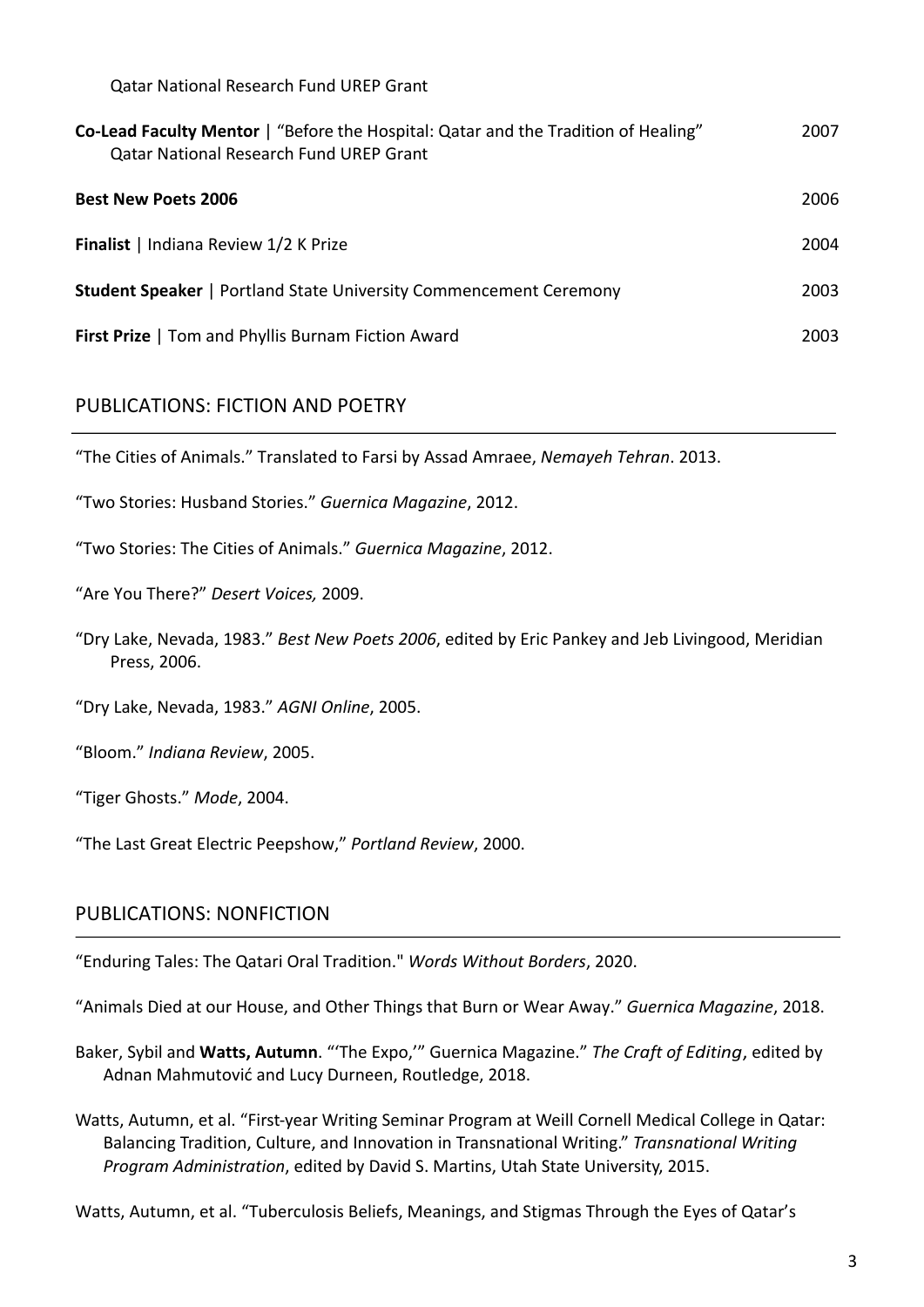Migrant Workers: Survey Analysis and Narratives." *Qatar Foundation Annual Research Forum*. HBKU Press, 2015.

"No Longer Here." *Dreesha: Glimpes of Qatar*, 2010.

"Keeping Faith." *Qatar: Then and Now*, 2009.

"Notes from Conversations I Failed to Have." *Qatar Narratives*, 2008.

# PUBLICATIONS: EDITED WORK AND VOLUMES

- Khalifa, Al Sayed. "The Sunni and His Friend." Translated by Tariq Ahmed, edited by **Autumn Watts**, *Words Without Borders*, 2020.
- Khalaf, Umm. "Fatoum and Hamoud and Hamed." Translated by Rana ElMaghraby, edited by **Autumn Watts**, *Words Without Borders*, 2020.
- Khalaf, Umm. "Al Fisaikra." Translated by Kholoud Saleh, edited by **Autumn Watts**, *Words Without Borders*, 2020.
- Khalaf, Umm. "The Jealous Wife." Translated by Mei El Ghindi, edited by **Autumn Watts**, *Guernica Magazine*, 2014.
- Mantha, Yogamaya, et al. *Constructing Qatar: Migrant Narratives from the Margins of a Global System*, edited by Andrew Gardner and **Autumn Watts**, Smashwords, 2012.
- Watts, Autumn, et al., editors. *Qira'at: Readings from the students at Weill Cornell Medical College in Qatar,* WCMC-Q, 2010.
- Watts, Autumn, et al., editors. *Qira'at: Readings from the students at Weill Cornell Medical College in Qatar*, WCMC-Q, 2008.

## OTHER RELEVANT EXPERIENCE

#### **Fiction Editor** | Guernica Magazine 2012-present

• I review and edit submissions, liaise with authors, agents, and publishers, and hire and supervise a diverse, rotating team of fiction readers.

**Owner** | Autumn Watts Writing Consultancy 2012-present

• I provide coaching, private courses, and literary and academic editing services to private and institutional clients, including universities, academics, students, and business professionals.

**Instructor** | University College London • Doha, Qatar 2016

• I designed and taught an intensive, one-week course on academic publishing, including drafting and revising a paper, selecting and submitting to journals, and the peer review process*.*